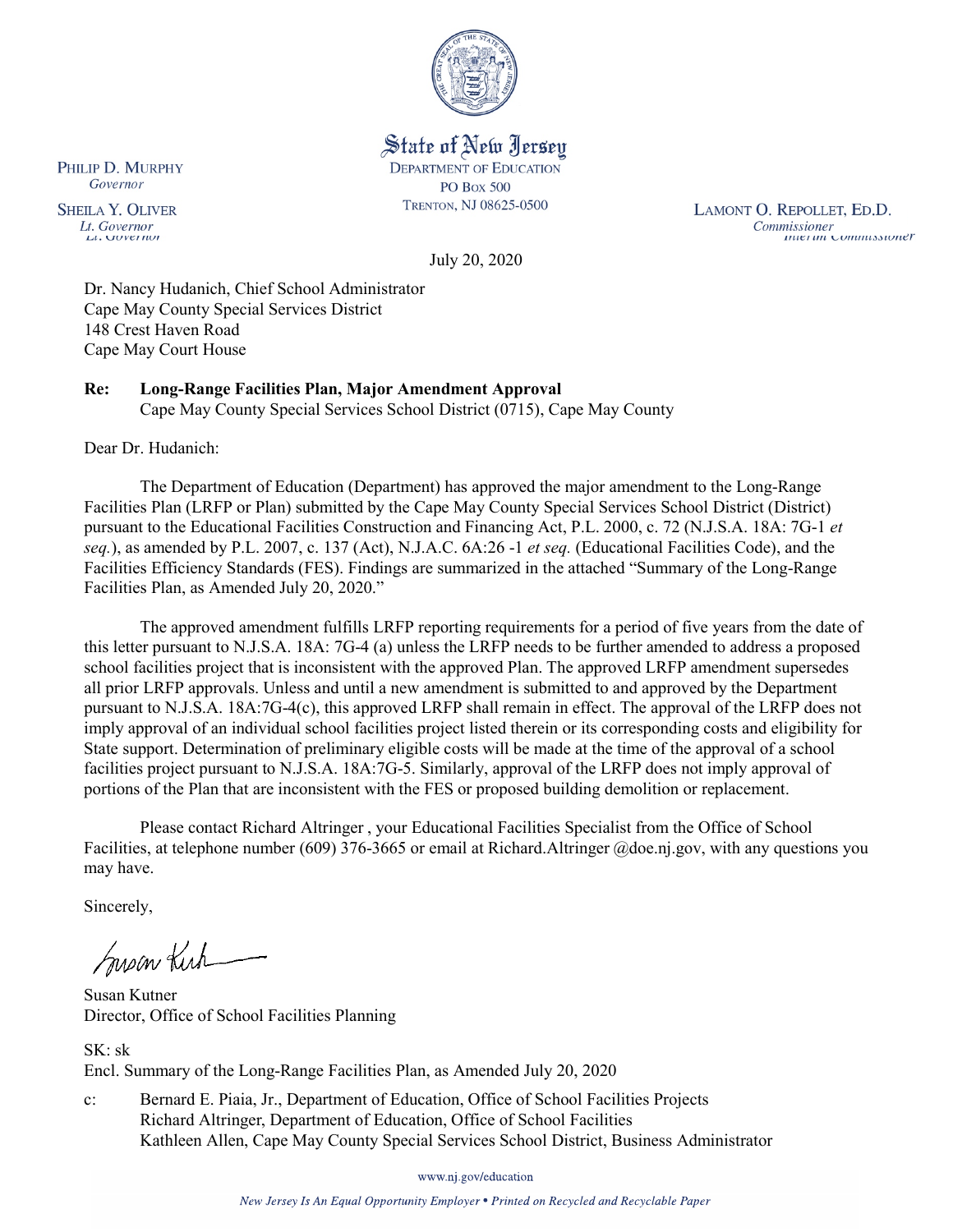# **Cape May County Special Services School District (0715) Summary of the Long-Range Facilities Plan, as Amended July 20, 2020**

The Department of Education (Department) has completed its review of the major amendment to the Long-Range Facilities Plan (LRFP or Plan) submitted by the Cape May County Special Services School District (District) pursuant to the Educational Facilities Construction and Financing Act, P.L. 2000, c. 72 (N.J.S.A. 18A: 7G-1 *et seq.*), as amended by P.L. 2007, c. 137 (Act), N.J.A.C. 6A:26-1 et seq. (Educational Facilities Code), and the Facilities Efficiency Standards (FES).

The following provides a summary of the District's approved amended LRFP. The summary is based on the standards set forth in the Act, the Educational Facilities Code, the FES, District-reported information in the Department's LRFP reporting system, and supporting documentation. The referenced reports in *italic* text are standard reports available on the Department's LRFP website.

# **1. Inventory Overview**

The District is classified as a Regular Operating District (ROD) for funding purposes. It provides services for students in grades PK-12.

The District identified existing and proposed schools, sites, buildings, rooms, and site amenities in its LRFP. Table 1 lists the number of existing and proposed district schools, sites, and buildings. Detailed information can be found in the *School Asset Inventory Report* and the *Site Asset Inventory Report.*

**As directed by the Department, school facilities projects that have received initial approval by the Department and have been approved by the voters, if applicable, are represented as "existing" in the LRFP.** Approved projects that include new construction and/or the reconfiguration/reassignment of existing program space are as follows: n/a.

| Category                                     | <b>Existing</b> | <b>Proposed</b> |  |
|----------------------------------------------|-----------------|-----------------|--|
| Number of Schools (assigned DOE school code) |                 |                 |  |
| Number of School Buildings <sup>1</sup>      |                 |                 |  |
| Number of Non-School Buildings <sup>2</sup>  |                 |                 |  |
| Number of Vacant Buildings                   |                 |                 |  |
| Number of Sites                              |                 |                 |  |

## **Table 1: Number of Schools, School Buildings, and Sites**

Based on the existing facilities inventory submitted by the District:

- Schools using leased buildings (short or long-term):  $n/a$
- Schools using temporary classroom units (TCUs), excluding TCUs supporting construction: n/a
- Vacant/unassigned school buildings:  $n/a$

 $\overline{a}$ 

<span id="page-1-1"></span><span id="page-1-0"></span>*<sup>1</sup>* Includes district-owned buildings and long-term leases serving students in district-operated programs

<sup>&</sup>lt;sup>2</sup> Includes occupied district-owned buildings not associated with a school, such as administrative buildings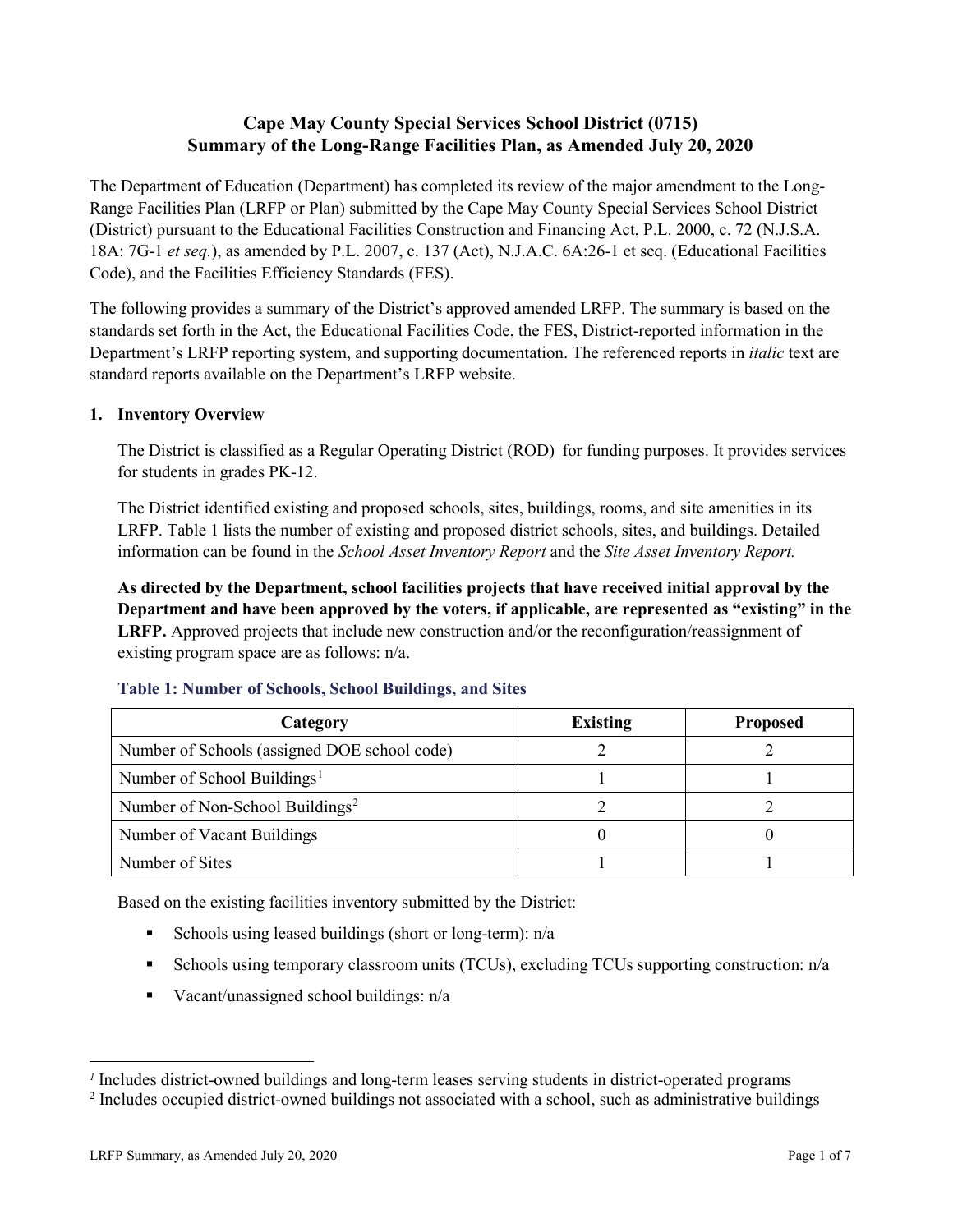Findings:

The Department has determined that the proposed inventory is adequate for approval of the District's LRFP amendment. However, the LRFP determination does not imply approval of an individual school facilities project listed within the LRFP; the District must submit individual project applications for project approval.

## **2. District Enrollments**

The District determined the number of students, or "proposed enrollments," to be accommodated for LRFP planning purposes on a district-wide basis and in each school. Since the District is a special services school district, the Department does not require the submission of a standard cohort-survival enrollment projection.

Table 2 provides a comparison of existing and proposed enrollments.

| <b>Grades</b>                | <b>Existing Enrollments</b><br>2019-20 | <b>District Proposed Enrollments</b><br>2022-23 |
|------------------------------|----------------------------------------|-------------------------------------------------|
| PK (excl. private providers) | 18                                     | 21                                              |
| Grades K to 5                | 85                                     | 94                                              |
| Grades 6 to 8                | 33                                     | 40                                              |
| Grades 9 to 12               | 98                                     | 103                                             |
| Totals K to 12               | 234                                    | 258                                             |

#### **Table 2: Enrollments**

Findings:

The Department has determined the District's proposed enrollments to be acceptable for approval of the District's LRFP amendment and for planning purposes.

## **3. District Practices Capacity**

Based on information provided in the room inventories, District Practices Capacity was calculated for each school building to determine whether adequate capacity is proposed for the projected enrollments based on district scheduling and class size practices. The capacity totals assume instructional buildings can be fully utilized regardless of school sending areas, transportation, and other operational issues. The calculations only consider district-owned buildings and long-term leases; short term leases and temporary buildings are excluded. **A capacity utilization factor of 90% for classrooms serving grades K-8 and 85% for classrooms serving grades 9-12 is applied in accordance with the FES.** No capacity utilization factor is applied to preschool classrooms.

In certain cases, districts may achieve adequate District Practices Capacity to accommodate enrollments but provide inadequate square feet per student in accordance with the FES, resulting in educational adequacy issues and "Unhoused Students." Unhoused students are considered in the "Functional Capacity" calculations used to determine potential State support for school facilities projects and are analyzed in Section 4.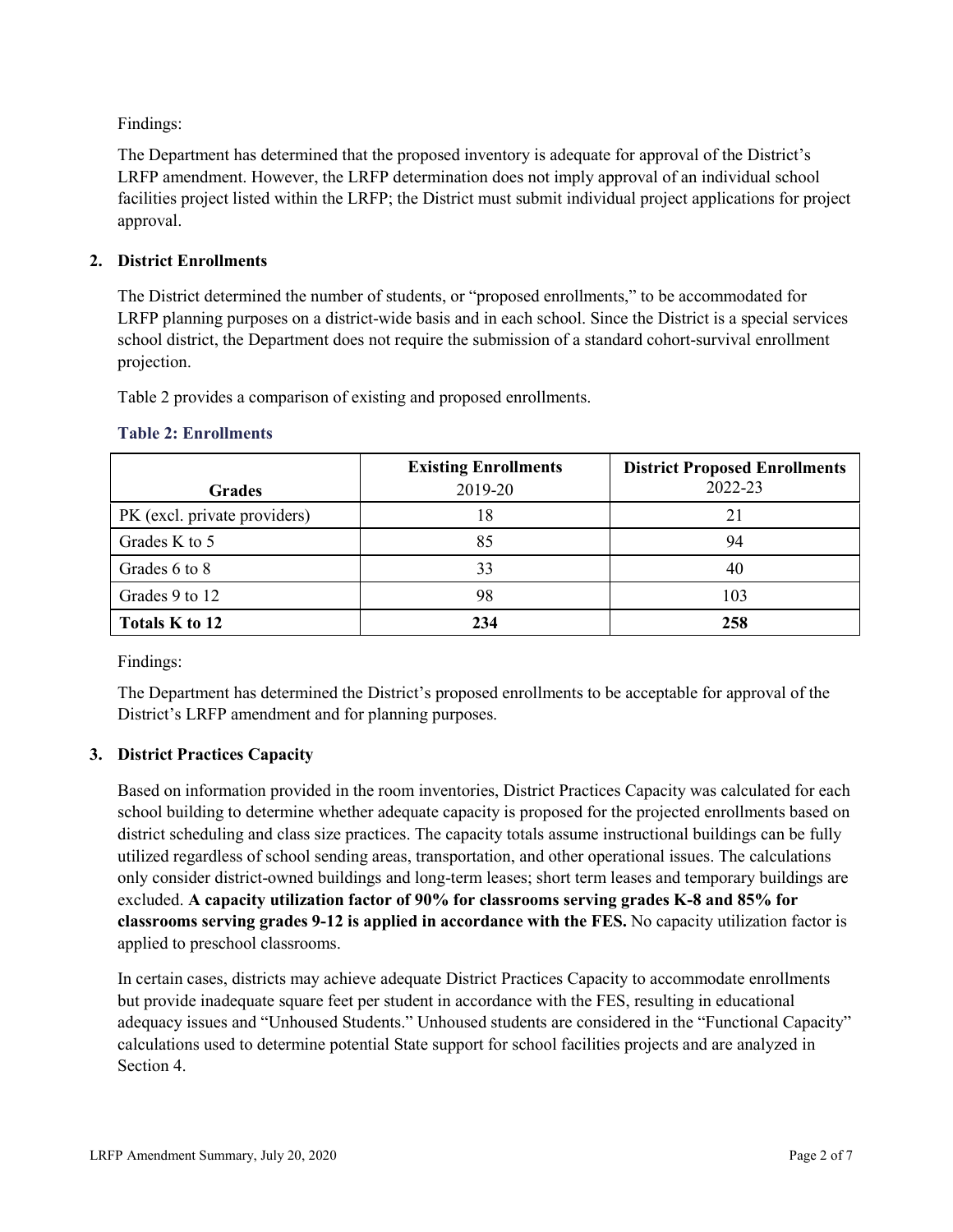Table 3 provides a summary of proposed enrollments and existing and proposed District-wide capacities. Detailed information can be found in the LRFP website reports titled *FES and District Practices Capacity Report, Existing Rooms Inventory Report, and Proposed Rooms Inventory Report.*

| <b>Grades</b>              | <b>Proposed</b><br><b>Enrollments</b> | <b>Existing</b><br><b>District</b><br><b>Practices</b><br>Capacity | <b>Existing</b><br>Deviation* | <b>Proposed</b><br><b>District</b><br><b>Practices</b><br>Capacity | <b>Proposed</b><br>Deviation* |
|----------------------------|---------------------------------------|--------------------------------------------------------------------|-------------------------------|--------------------------------------------------------------------|-------------------------------|
| Elementary ( $PK$ to 5)    | 115                                   | 104.19                                                             | $-10.81$                      | 104.19                                                             | $-10.81$                      |
| Middle $(6 \text{ to } 8)$ | 40                                    | 44.34                                                              | 4.34                          | 44.34                                                              | 4.34                          |
| High $(9 \text{ to } 12)$  | 103                                   | 114.17                                                             | 11.17                         | 114.17                                                             | 11.17                         |
| <b>District Totals</b>     | 258                                   | 262.70                                                             | 4.70                          | 262.70                                                             | 4.70                          |

#### **Table 3: District Practices Capacity Analysis**

*\* Positive numbers signify surplus capacity; negative numbers signify inadequate capacity. Negative values for District Practices capacity are acceptable for approval if proposed enrollments do not exceed 100% capacity utilization.*

Considerations:

- Based on the proposed enrollments and existing room inventories, the District is projected to have inadequate capacity for the following grade groups, assuming all school buildings can be fully utilized: n/a
- Adequate justification has been provided by the District if the proposed capacity for a school significantly deviates from the proposed enrollments. Generally, surplus capacity is acceptable for LRFP approval if additional capacity is not proposed through new construction.

## Findings:

The Department has determined that proposed District capacity, in accordance with the proposed enrollments, is adequate for approval of the District's LRFP amendment. The Department will require a current enrollment projection at the time an application for a school facilities project is submitted, incorporating the District's most recent Fall Enrollment Report, in order to verify that the LRFP's planned capacity meets the District's updated enrollments.

## **4. New Construction Funding Eligibility**

*Functional Capacity* was calculated and compared to the proposed enrollments to provide a **preliminary estimate** of Unhoused Students and new construction funding eligibility. **A final determination will be made at the time of project application approval.**

*Functional Capacity* is the adjusted gross square footage of a school building *(total gross square feet minus excluded space)* divided by the minimum area allowance per full-time equivalent student for the grade level contained therein. *Unhoused Students* is the number of students projected to be enrolled in the District that exceeds the Functional Capacity of the District's schools pursuant to N.J.A.C. 6A:26-2.2(c). *Excluded Square Feet* includes (1) square footage exceeding the FES for any pre-kindergarten, kindergarten, general education, or self-contained special education classroom; (2) grossing factor square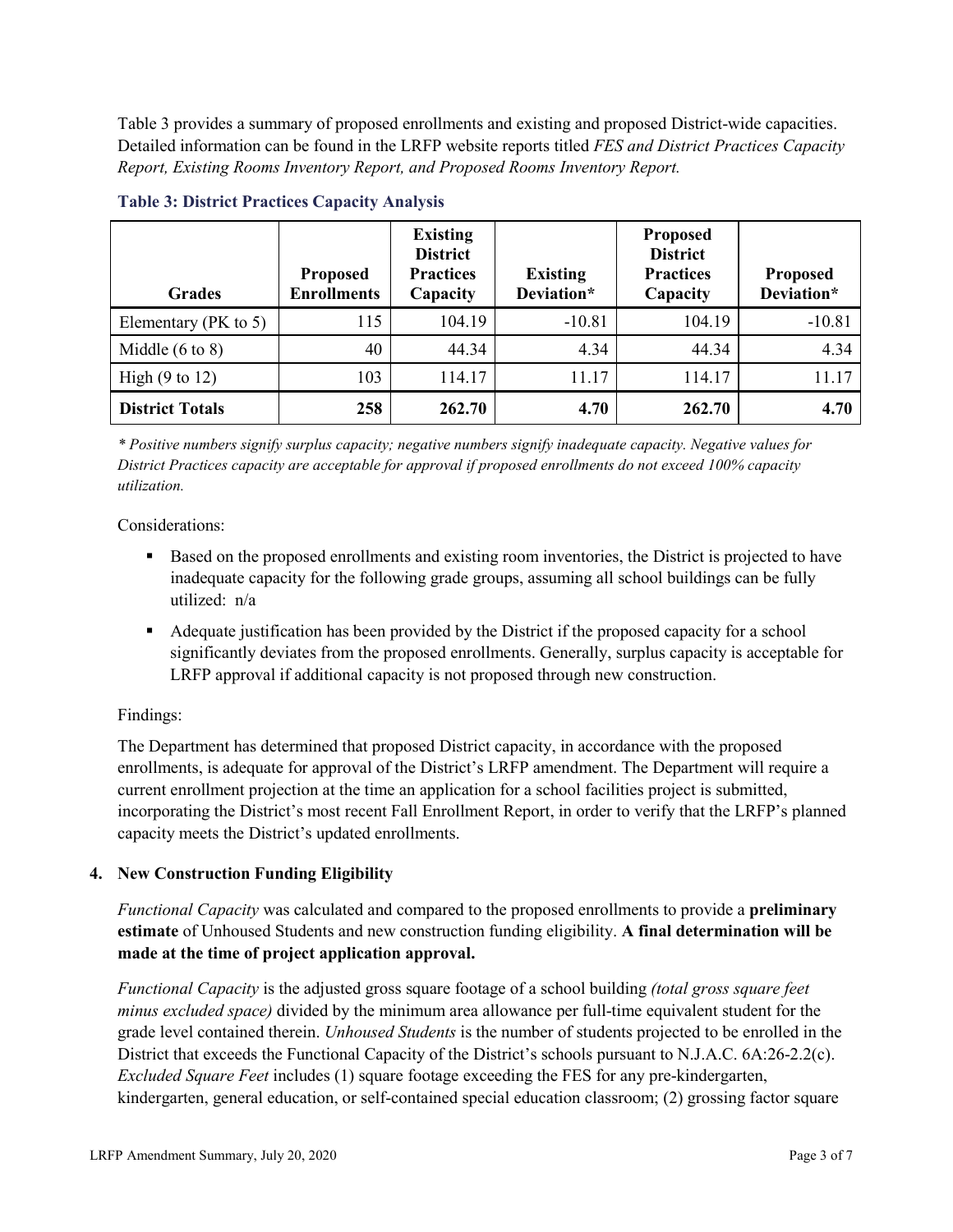footage *(corridors, stairs, mechanical rooms, etc.)* that exceeds the FES allowance, and (3) square feet proposed to be demolished or discontinued from use. Excluded square feet may be revised during the review process for individual school facilities projects.

Table 4 provides a preliminary assessment of the Functional Capacity, Unhoused Students, and Estimated Maximum Approved Area for Unhoused Students for each FES grade group. The calculations exclude temporary facilities and short-term leased buildings. School buildings proposed for whole or partial demolition or reassignment to a non-school use are excluded from the calculations pending project application review. If a building is proposed to be reassigned to a different school, the square footage is applied to the proposed grades after reassignment. Buildings that are not assigned to a school are excluded from the calculations. In addition, only preschool students eligible for state funding (former ECPA students) are included. Detailed information concerning the calculations can be found in the *Functional Capacity and Unhoused Students Report* and the *Excluded Square Footage Report.*

| Category                                     | $PK/K$ to 5 | 6 to 8   | 9 to 12 | <b>Total</b> |
|----------------------------------------------|-------------|----------|---------|--------------|
| Eligible PK /K-12 Proposed Enrollments       | 115         | 40       | 103     |              |
| FES Area Allowance (SF/student)              | 125.00      | 134.00   | 151.00  |              |
| <b>Prior to Completion of Proposed Work:</b> |             |          |         |              |
| <b>Existing Gross Square Feet</b>            | 61,183      | 26,025   | 67,041  | 154,260      |
| <b>Adjusted Gross Square Feet</b>            | 57,538      | 24,484   | 63,047  | 145,070      |
| <b>Adjusted Functional Capacity</b>          | 417.49      | 177.66   | 457.47  |              |
| <b>Unhoused Students</b>                     | 0.00        | 0.00     | 0.00    |              |
| Est. Max. Area for Unhoused Students         | 0.00        | 0.00     | 0.00    |              |
| <b>After Completion of Proposed Work:</b>    |             |          |         |              |
| Gross Square Feet                            | 61,183      | 26,025   | 67,041  | 154,260      |
| New Gross Square Feet                        | $\theta$    | $\theta$ | 0       | $\theta$     |
| <b>Adjusted Gross Square Feet</b>            | 57,538      | 24,484   | 63,047  | 145,070      |
| <b>Functional Capacity</b>                   | 417.49      | 177.66   | 457.47  |              |
| Unhoused Students after Construction         | 0.00        | 0.00     | 0.00    |              |
| Est. Max. Area Remaining                     | 0.00        | 0.00     | 0.00    |              |

**Table 4: Estimated Maximum Approved Area for Unhoused Students**

Facilities used for non-instructional or non-educational purposes are ineligible for State support under the Act. However, projects for such facilities shall be reviewed by the Department to determine whether they are consistent with the District's LRFP and whether the facility, if it is to house students (full or part time) conforms to educational adequacy requirements. These projects shall conform to all applicable statutes and regulations.

Estimated costs represented in the LRFP by the District are for capital planning purposes only. The estimates are not intended to represent preliminary eligible costs or final eligible costs of approved school facilities projects.

Considerations: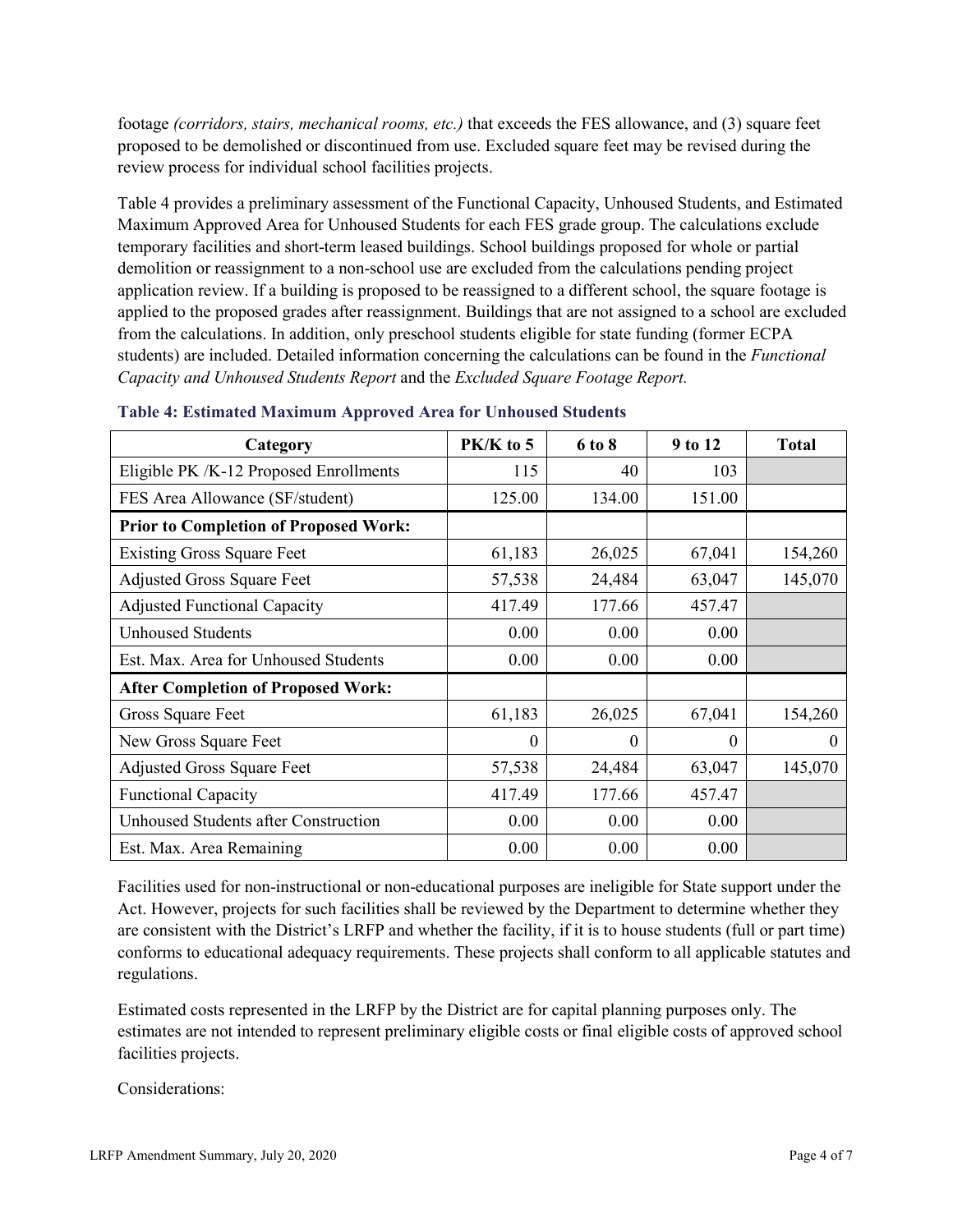- The District does not have approved projects pending completion, as noted in Section 1, that impact the Functional Capacity calculations.
- The Functional Capacity calculations *exclude* square feet proposed for demolition or discontinuation for the following FES grade groups and school buildings pending a feasibility study and project review: n/a.
- Based on the preliminary assessment, the District has Unhoused Students prior to the completion of proposed work for the following FES grade groups: n/a.
- New construction is proposed for the following FES grade groups:  $n/a$ .
- Proposed new construction exceeds the estimated maximum area allowance for Unhoused Students prior to the completion of the proposed work for the following grade groups: n/a.
- The District, based on the preliminary LRFP assessment, will not have Unhoused Students after completion of the proposed LRFP work. If the District is projected to have Unhoused Students, adequate justification has been provided to confirm educational adequacy in accordance with Section 6 of this determination.

#### Findings:

Functional Capacity and Unhoused Students calculated in the LRFP are preliminary estimates. Preliminary Eligible Costs (PEC) and Final Eligible Costs (FEC) will be included in the review process for specific school facilities projects. A feasibility study undertaken by the District is required if building demolition or replacement is proposed per N.J.A.C. 6A:26-2.3(b)(10).

#### **5. Proposed Work**

The District assessed program space, capacity, and physical plant deficiencies to determine corrective actions. Capital maintenance, or *"system actions,"* address physical plant deficiencies due to operational, building code, and /or life cycle issues. Inventory changes, or *"inventory actions,*" add, alter, or eliminate sites, site amenities, buildings, and/or rooms.

The Act (N.J.S.A. 18A:7G-7b) provides that all school facilities shall be deemed suitable for rehabilitation unless a pre-construction evaluation undertaken by the District demonstrates to the satisfaction of the Commissioner that the structure might pose a risk to the safety of the occupants even after rehabilitation or that rehabilitation is not cost-effective. Pursuant to N.J.A.C. 6A:26-2.3(b)(10), the Commissioner may identify school facilities for which new construction is proposed in lieu of rehabilitation for which it appears from the information presented that new construction is justified, provided, however, that for such school facilities so identified, the District must submit a feasibility study as part of the application for the specific school facilities project. The cost of each proposed building replacement is compared to the cost of additions or rehabilitation required to eliminate health and safety deficiencies and to achieve the District's programmatic model.

Table 5 lists the scope of work proposed for each school based on the building(s) serving their student population. Proposed inventory changes are described in the LRFP website reports titled *"School Asset Inventory Report and "Proposed Room Inventory Report."* Information concerning proposed systems work, or capital maintenance can be found in the "LRFP Systems Action Summary Report.".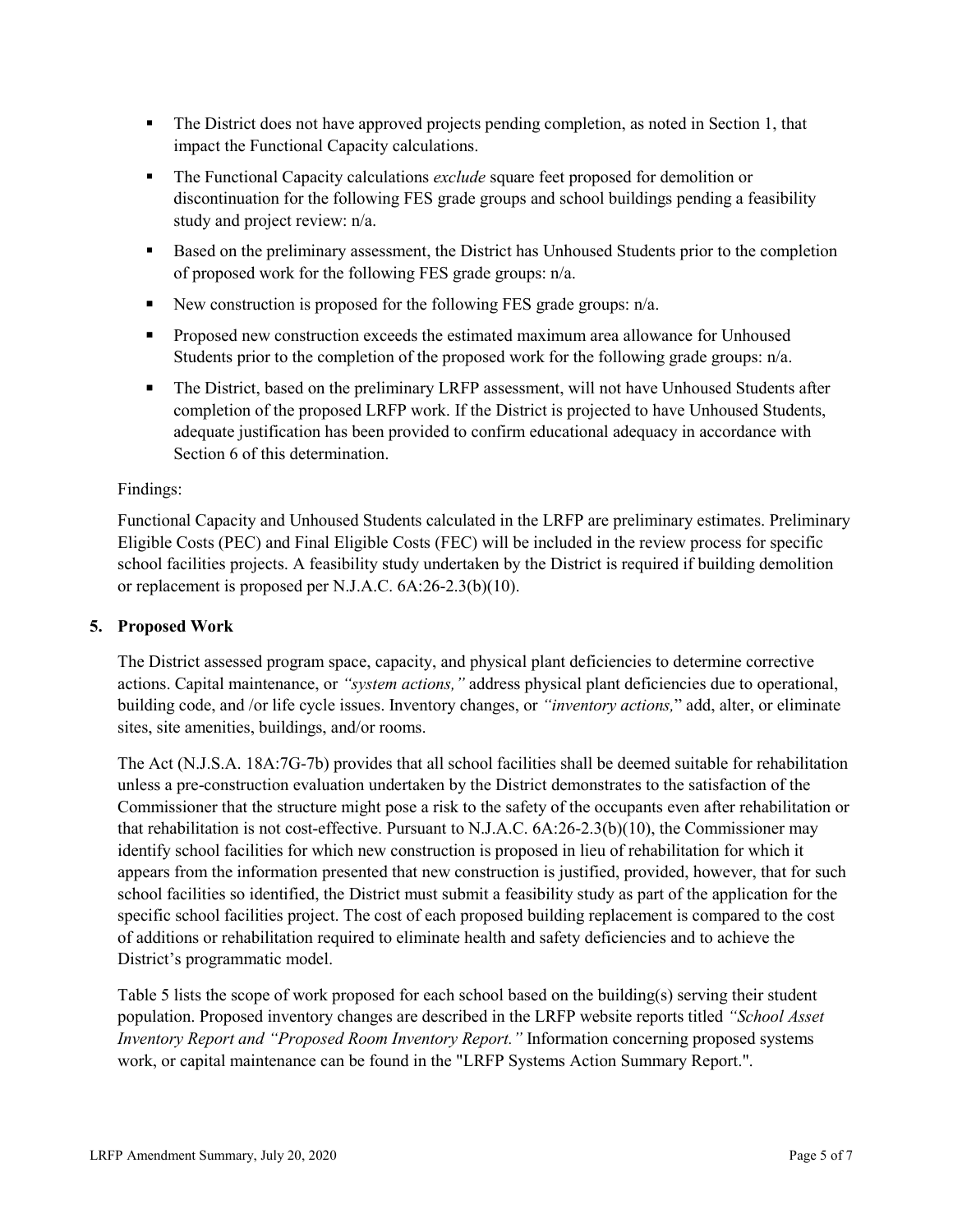With the completion of the proposed work, the following schools are proposed to be eliminated: n/a; the following schools are proposed to be added: n/a.

| <b>Proposed Scope of Work</b>                                                                  | <b>Applicable Schools</b>                                 |
|------------------------------------------------------------------------------------------------|-----------------------------------------------------------|
| <b>Renovation only</b> (no new construction)                                                   |                                                           |
| System actions only (no inventory actions)                                                     | n/a                                                       |
| Existing inventory actions only (no systems actions)                                           | n/a                                                       |
| Systems and inventory changes                                                                  | Ocean Academy (095), Cape May County<br>High School (050) |
| <b>New construction</b>                                                                        |                                                           |
| Building addition only (no systems actions)                                                    | n/a                                                       |
| Renovation and building addition (system, existing<br>inventory, and new construction actions) | n/a                                                       |
| New building on existing site                                                                  | n/a                                                       |
| New building on new or expanded site                                                           | n/a                                                       |
| Site and building disposal (in addition to above scopes)                                       |                                                           |
| Partial building demolition                                                                    | n/a                                                       |
| Whole building demolition                                                                      | n/a                                                       |
| Site and building disposal or discontinuation of use                                           | n/a                                                       |

#### **Table 5: School Building Scope of Work**

Findings:

The Department has determined that the proposed work is adequate for approval of the District's LRFP amendment. However, Department approval of proposed work in the LRFP does not imply the District may proceed with a school facilities project. The District must submit individual project applications with cost estimates for Department project approval. Both school facilities project approval and other capital project review require consistency with the District's approved LRFP.

## **6. Proposed Room Inventories and the Facilities Efficiency Standards**

The District's proposed school buildings were evaluated to assess general educational adequacy in terms of compliance with the FES area allowance pursuant to N.J.A.C. 6A:26-2.2 and 2.3.

District schools proposed to provide less square feet per student than the FES after the completion of proposed work as indicated in Table 5 are as follows: n/a

Findings:

The Department has determined that the District's proposed room inventories are adequate for LRFP approval. If school(s) are proposed to provide less square feet per student than the FES area allowance, the District has provided justification indicating that the educational adequacy of the facility will not be adversely affected and has been granted an FES waiver by the Department pending project submission and review. This determination does not include an assessment of eligible square feet for State support, which will be determined at the time an application for a specific school facilities project is submitted to the